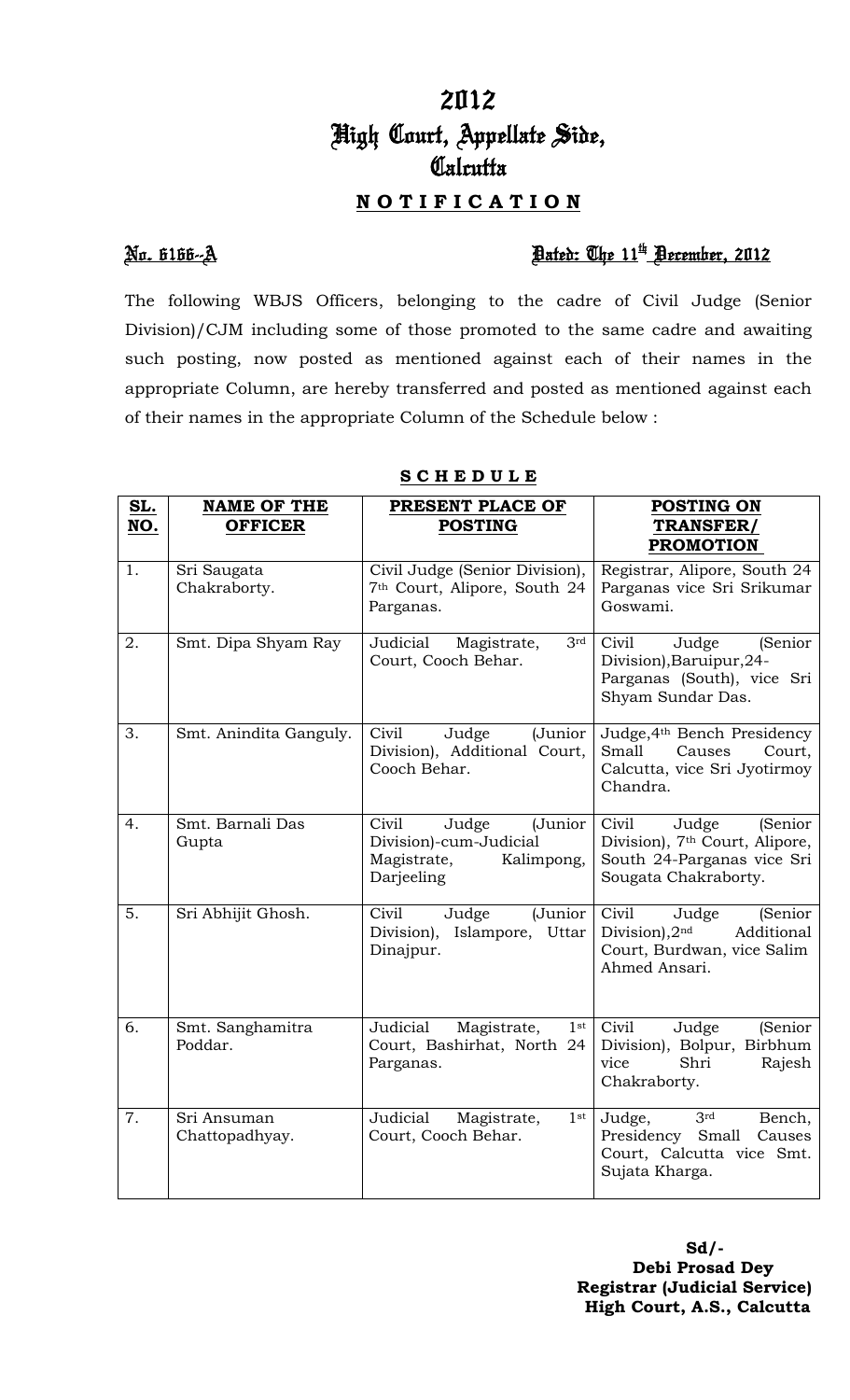# 2012 High Court, Appellate Side, Calcutta

## **N O T I F I C A T I O N**

## No. 6190--A Dated: The 12th December, 2012

In exercise of the power vested in the High Court, Calcutta, by sub-section (2) of Section 11 of the code of Criminal procedure, 1973, the following WBJS Officers in the Cadre of Civil Judge (Senior Division)/CJM., including some of those promoted to the same cadre and awaiting such posting, now posted at different stations as mentioned against each of their names in the appropriate column, are hereby appointed on transfer/ on promotion to be the Judicial Magistrate of the First Class and posted at the new station which is defined to be the local area within which he/she shall ordinarily exercise his/her powers under the code of the Criminal procedure, 1973, as mentioned against each of their names in a separate column of the schedule below :

| SL.<br>NO. | <b>NAME OF THE</b><br><b>OFFICER</b> | PRESENT PLACE OF<br><b>POSTING</b>                                                    | <b>POSTING ON</b><br>TRANSFER/<br><b>PROMOTION</b>                                                              |
|------------|--------------------------------------|---------------------------------------------------------------------------------------|-----------------------------------------------------------------------------------------------------------------|
| 1.         | Sri Suratheswar<br>Mondal.           | Judicial<br>Additional<br>Chief<br>Magistrate, Baruipur, South<br>24 Pgs.             | Judicial Magistrate of the<br>First Class, Alipore, South<br>24 Pgs. vice Sri Diptendra<br>Nath Mitra.          |
| 2.         | Smt. Madhumita Roy-<br>II.           | Judicial<br>Additional<br>Chief<br>Magistrate, Bongaon, North<br>24 Pgs.              | Judicial Magistrate of the<br>First Class, Barasat, North<br>24 Pgs. vice Smt. Anita<br>Mathur.                 |
| 3.         | Salim Ahmed Ansari.                  | Civil Judge (Senior Division),<br>2 <sub>nd</sub><br>Additional<br>Court,<br>Burdwan. | Judicial Magistrate of the<br>First Class, Burdwan, vice<br>Yasmin Ahmed.                                       |
| 4.         | Sri Rajesh<br>Chakraborty.           | Civil Judge (Senior Division),<br>Bolpur, Birbhum.                                    | Judicial Magistrate of the<br>First Class, Birbhum vice<br>Sri Arghadeb Khan.                                   |
| 5.         | Sri Arindam<br>Chattopadhyay.        | Judicial Magistrate,<br>Chanchal, Malda                                               | Judicial Magistrate of the<br>First<br>Class,<br>Lalbagh,<br>Murshidabad<br>vice<br>Sri<br>Viswaroop Sett.      |
| 6.         | Smt. Rina Talukdar.                  | Civil<br>(Junior<br>Judge<br>Division), 1 <sup>st</sup> Court, Asansol,<br>Burdwan.   | Judicial Magistrate of the<br>First<br>Class,<br>Ghatal,<br>Paschim Medinipur vice Sri<br>Ramesh Kumar Pradhan. |
| 7.         | Smt. Moon<br>Chakraborty.            | Civil<br>(Junior<br>Judge<br>Division), Nabadwip, Nadia.                              | Judicial Magistrate of the<br>First<br>Class,<br>Bongaon,<br>North 24 Pgs. vice Smt.<br>Madhumita Roy-II.       |

### **S C H E D U L E**

**This has reference to Court's Notification No. 6228-A dated 12.12.2012** 

**Sd/-**  $S_d$  **Debi Prosad Dey Registrar (Judicial Service) High Court, A.S., Calcutta**